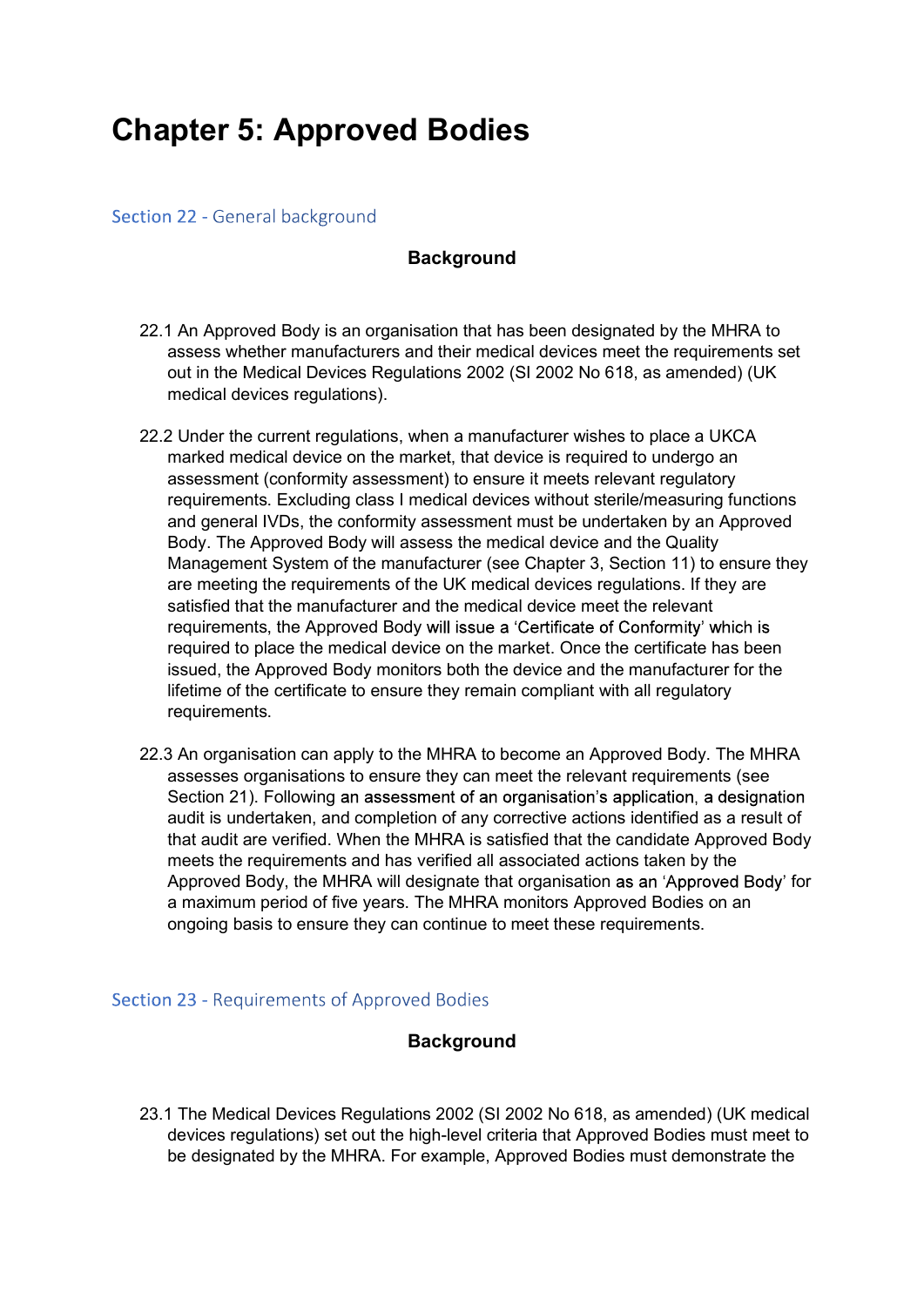of medical devices. Further detail is provided for in Regulation 920/2013.

necessary competence, experience and facilities required to perform the assessment<br>of medical devices. Further detail is provided for in Regulation 920/2013.<br>2 The UK medical devices regulations could set out more detailed 23.2 The UK medical devices regulations could set out more detailed requirements for Approved Bodies to drive improvements in their operation and ensure that they have the facilities, resources and procedures to effectively assess medical devices and the manufacturer's Quality Management System (QMS). This would also help to ensure harmonised standards across all Approved Bodies.

# Possible Changes and Questions

- 23.3 The MHRA considers that the UK medical devices regulations could place more stringent requirements on Approved Bodies to improve patient safety by improving the standards applied across all Approved Bodies. These requirements could cover:
- a. Organisational structure for example, the Approved Body should document its organisational structure and the functions, responsibilities, and authority of its top-level management
- b. Independence and impartiality

for example, the Approved Body should document and implement a structure and procedures for safeguarding impartiality. Such procedures shall provide for the identification, investigation, and resolution of any case in which a conflict of interest may arise, including involvement in consultancy services in the field of devices prior to taking up employment with the notified body. The investigation, outcome and its resolution shall be documented

c. Liability

for example, the Approved Body should take out appropriate liability insurance for its conformity assessment activities, the scope and overall financial value of the liability insurance should correspond to the level and geographic scope of activities of the Approved Body and be commensurate with the risk profile of the medical devices certified by the Approved Body

d. Quality management

for example, the Approved Body should establish, document, implement, maintain and operate a Quality Management System that is appropriate to the nature, area and scale of its conformity assessment activities and is capable of supporting and demonstrating the consistent fulfilment of the requirements of the UK medical devices regulations

- e. Personnel (including requirements for personnel qualifications) for example, the UK medical devices regulations could set out the minimum qualification requirements for personnel involved in medical device assessments and manufacturer QMS assessments
- f. Process requirements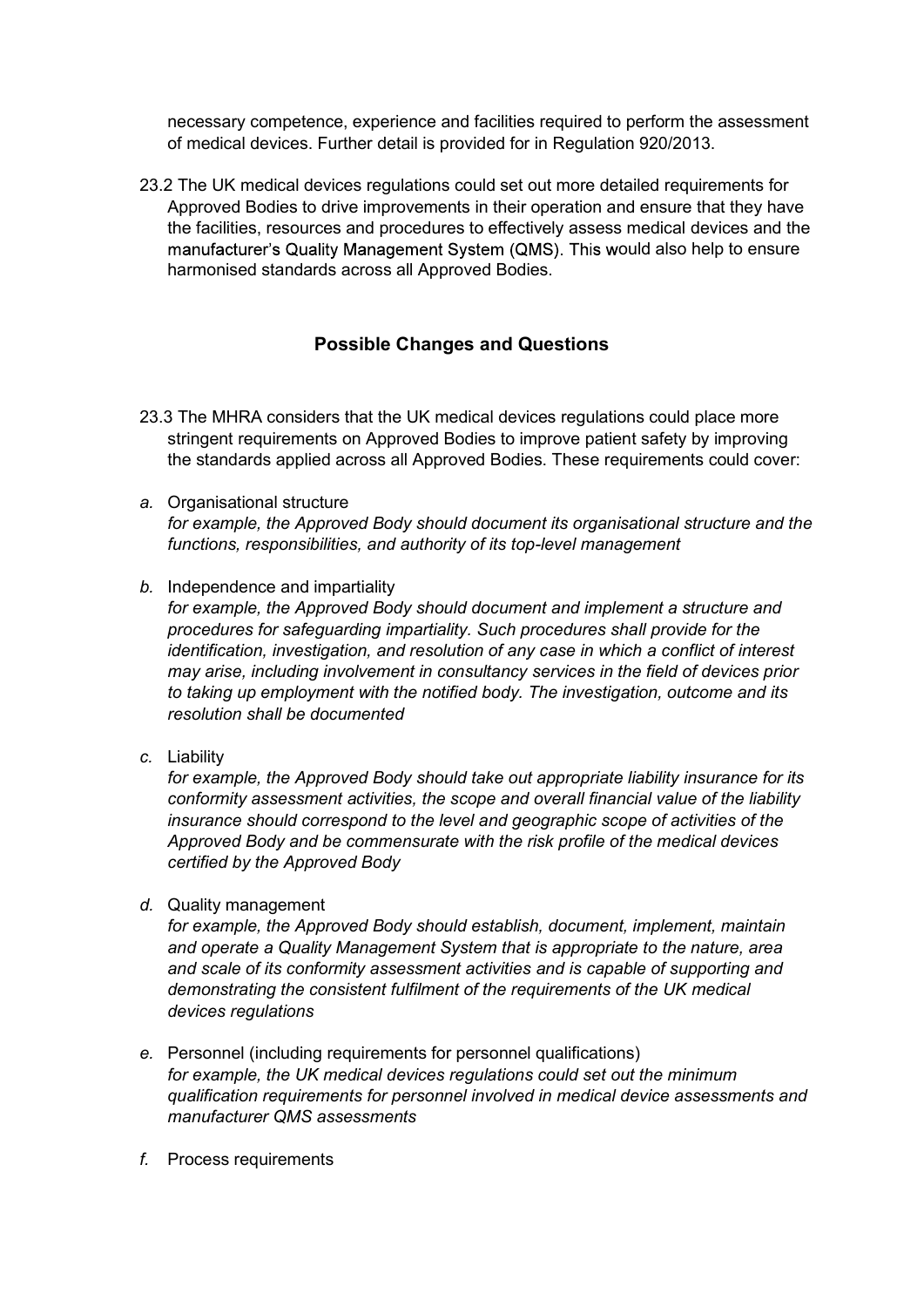for example, the Approved Bodies should have documented processes and sufficiently detailed procedures for the conduct of each conformity assessment activity for which it is designated, comprising the individual steps from pre-application activities up to decision making and surveillance and taking into account, when necessary, the respective specificities of the medical devices.

#### Q23.1 Do you think the UK medical devices regulations should place more stringent requirements on Approved Bodies as set out in paragraph 23.3? ('Yes' / 'No' / 'Don't Know/No Opinion')

#### Q23.2 Please outline any other requirements which should be introduced for Approved Bodies.

23.4 The MHRA considers that the UK medical devices regulations could also be amended to define that Approved Bodies may conduct audits of their clients either partially or fully remotely. Fully remote audits could be used in specific circumstances - for example where there are restrictions to international travel / safety concerns due to a pandemic or civil unrest. 'Hybrid' audits, where some elements are completed onsite and others remotely, could potentially be allowed more generally. Hybrid audits, with appropriate technology, have the potential to maximise some of the benefits of remote working, whilst retaining onsite scrutiny where this is necessary.

#### Q23.3 Do you think that Approved Bodies should be able to conduct fully remote or hybrid audits of their clients in specific circumstances, as outlined in paragraph 23.4? ('Yes' / 'No' / 'Don't Know/No Opinion')

- Q23.4 If you answered 'yes' to question 23.3 please outline any criteria you consider should apply to the use of remote and hybrid audits, and the expected impact of this change including any key implementation considerations that need to be considered.
- 23.5 Currently, the UK medical devices regulations set out that the Secretary of State (the MHRA) may designate "any corporate or other body" to carry out the tasks of an Approved Body. This term is very broad and does not give meaning to the required location or legal status of the body. The MHRA considers that Approved Bodies should have a meaningful presence in the UK - for example with key roles physically based in the UK. Requiring a UK Approved Body to have a distinct legal presence in the UK would help to ensure that the legal liability rests with the UK entity as opposed to an overseas organisation, which would help to provide clearer lines of liability for both the manufacturer and from a patient safety perspective. There are a range of options for the legal status for an Approved Body including that the Approved Body is a distinct legal entity based in the UK e.g. a private limited company, or a UK establishment of an overseas company.

Q23.5 Please select the option you agree with:

To become designated as an Approved Body the company/organisation:

a. should be a distinct legal entity based in the UK (the company as a whole)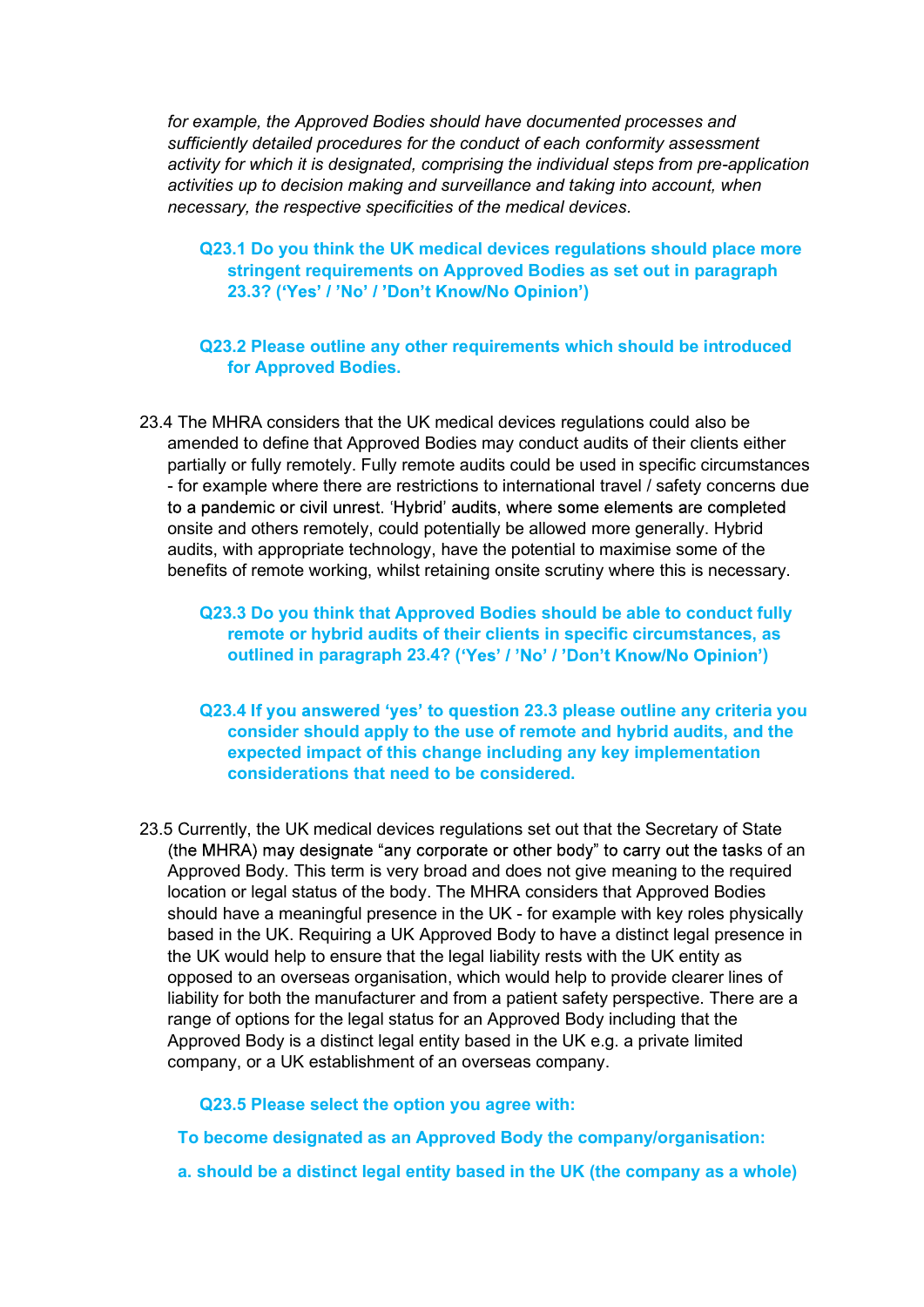- b. should be a distinct legal entity based in the UK or have a branch in the UK
- c. other (please specify)
- d. don't know/no opinion

#### Q23.6 Please provide your reasoning (including any available relevant evidence) to support your answers to questions 23.1-23.5, including any impacts on you or other stakeholder groups.

#### Section 24 - Subsidiaries

#### **Background**

- 24.1 Approved Bodies can have subsidiaries in place to fulfil tasks in relation to their conformity assessment activities. A subsidiary is a company controlled by a "parent" or "holding" company, in this case the Approved Body.
- 24.2 Currently, the Medical Devices Regulations 2002 (SI 2002 No 618, as amended) (UK medical devices regulations) do not set out specific requirements which must be met by subsidiaries.
- 24.3 The UK medical devices regulations could set out requirements for subsidiaries to ensure appropriate and transparent regulation of these organisations.

# Possible Changes and Questions

- 24.4 The MHRA considers that the UK medical devices regulations could be amended to incorporate more visibility of Approved Bodies using subsidiaries, including a list of the location of each subsidiary. This could also include the requirement for Approved Bodies to:
	- a. publish high level monitoring activities undertaken relating to subsidiaries
	- b. publish a list of subsidiaries accompanying the designated scope of the Approved Body

Q24.1 Do you think that Approved Bodies using subsidiaries should meet the requirements set out above? ('Yes' / 'No' / 'Don't Know/No Opinion')

Q24.2 Please outline any other requirements which should be placed on Approved Bodies using subsidiaries.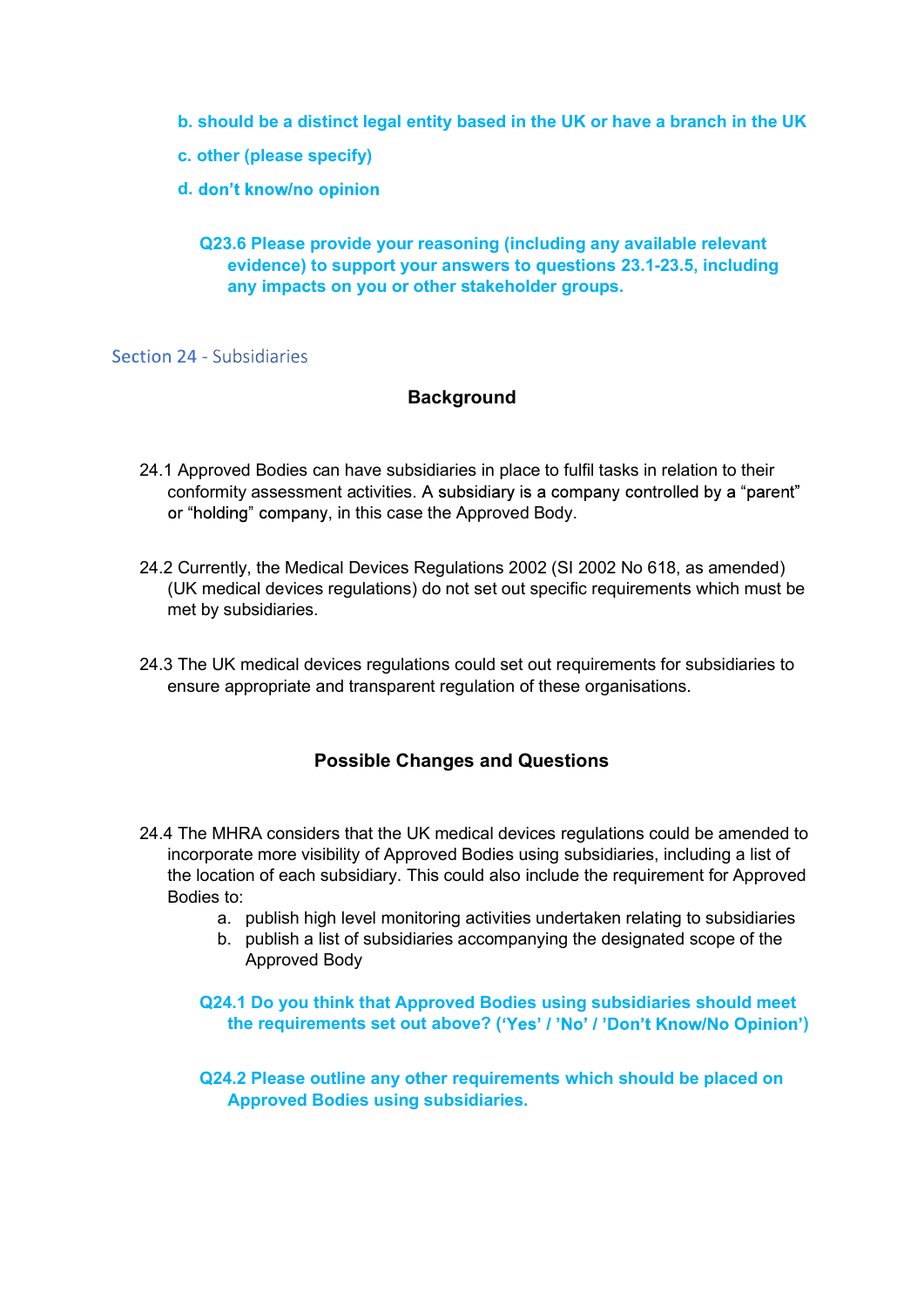# Q24.3 Please provide your reasoning (including any available relevant<br>evidence) to support your answers to questions 24.1-24.2, including<br>any impacts on you or other stakeholder groups. evidence) to support your answers to questions 24.1-24.2, including any impacts on you or other stakeholder groups.

Section 25 - Approved Body designation and monitoring

# **Background**

- 25.1 The relevant processes for designation and monitoring of Approved Bodies are set out in the Medical Devices Regulations 2002 (SI 2002 No 618, as amended) (UK medical devices regulations) and Regulation 920/2013. MHRA currently uses this legislation to assess applicants and audit existing Approved Bodies.
- 25.2 The UK medical devices regulations could be amended to place additional requirements for the designation and monitoring of Approved Bodies to improve transparency of MHRA and Approved Body activity and to provide more clarity on MHRA procedures in the event that an Approved Body designation is withdrawn, restricted or suspended.

# Possible Changes and Questions

25.3 The MHRA considers that the UK medical devices regulations could be amended to require Approved Bodies, applying for designation to have United Kingdom Accreditation Service (UKAS) accreditation.

#### Q25.1 Do you agree that the UK medical devices regulations should require Approved Bodies applying for designation to hold appropriate UKAS accreditation? ('Yes' / 'No' / 'Don't Know/No Opinion')

25.4 The MHRA considers that the UK medical devices regulations could be amended to include new requirements for MHRA assessment of Approved Bodies. This could include a requirement for MHRA to perform a complete re-assessment of an Approved Body sooner than 5 years after designation (current requirement) where there is sufficient justification e.g. where concerns are raised regarding that Approved Body.

Q25.2 Do you think the UK medical devices regulations should include the requirements set out in paragraph 25.4 for MHRA assessment of Approved Bodies? ('Yes' / 'No' / 'Don't Know/No Opinion')

Q25.3 Please outline any other requirements which should be introduced for MHRA assessment of Approved Bodies.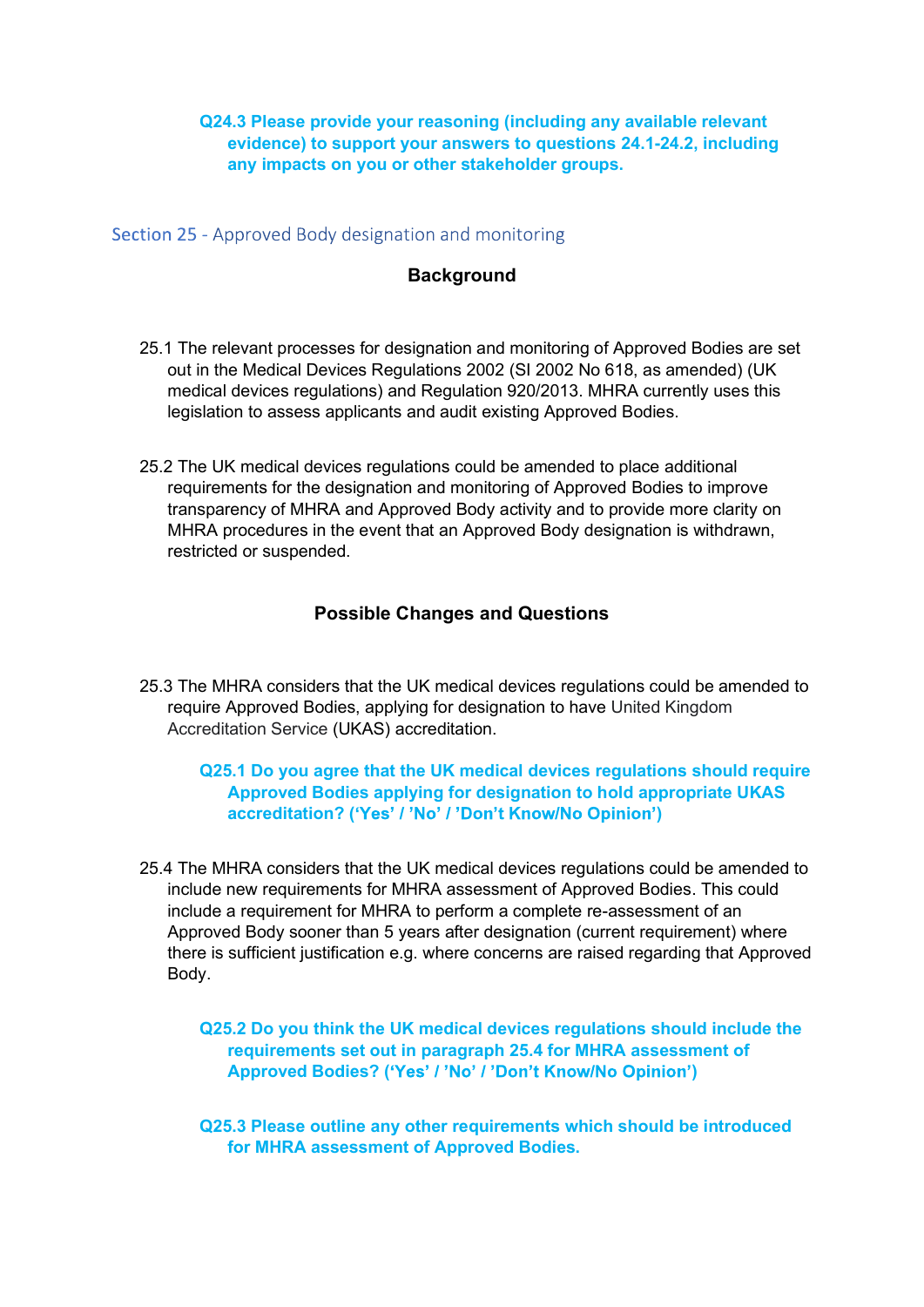- 25.5 The MHRA considers that the UK medical devices regulations could also be<br>amended to provide that the MHRA's audit of an Approved Body or their subsidiaries,<br>may be conducted partially or fully remotely, in specific ci amended to provide that the MHRA's audit of an Approved Body or their subsidiaries, may be conducted partially or fully remotely, in specific circumstances for example where there are restrictions to international travel / safety concerns due to a pandemic or civil unrest.
	- Q25.4 Do you think that the MHRA should be able to perform remote audits of Approved Bodies or their subsidiaries in specific circumstances? ('Yes' / 'No' / 'Don't Know/No Opinion')
	- Q25.5 If you answered 'yes' to question 25.4, please outline any criteria you consider should apply to the use of remote audits, and the expected impact of this change including any key implementation considerations that need to be taken into account.
- 25.6 The MHRA considers that the UK medical devices regulations could set out that Medical Device and Active Implantable Medical Device Approved Body designations issued prior to July 2023 could be 'rolled over' until expiry of the designation. In this event, Approved Bodies would be expected to be in compliance 6 months ahead of the implementation date in July 2023. The MHRA would conduct an assessment of the Approved Body to review their records, systems, procedures and processes to ensure readiness and compliance with the relevant new requirements ahead of the implementation date.

Q25.6 Do you think the transitional arrangement above for 'roll over' of Medical Device & Active Implantable Medical Device Approved Body designation is suitable? ('Yes' / 'No' / 'Don't Know/No Opinion').

Q25.7 Please explain your reasoning to question 25.6 and expand on what you consider would be suitable criteria for this 'roll over' if any.

- 25.7 The MHRA considers that the UK medical devices regulations could be amended so that in the event that the MHRA withdraws, restricts or suspends an Approved Body designation, the MHRA would be required to:
	- a. assess the impact on the certificates issued by the Approved Body
	- b. require the Approved Body to suspend or withdraw, within a reasonable period of time determined by the MHRA, any certificates which were unduly issued to ensure the safety of medical devices on the market
	- c. ensure the certificates are marked as suspended or withdrawn on the MHRA registration system (see Chapter 4 on registration).

#### Q25.8 Do you think that the MHRA should be required to perform the tasks set out in paragraph 25.7 in the event of Approved Body designation withdrawal, restriction, or suspension? ('Yes' / 'No' / 'Don't Know/No )

25.8 The MHRA considers that the UK medical devices regulations could set out circumstances where Certificates of Conformity will remain valid on an ongoing basis